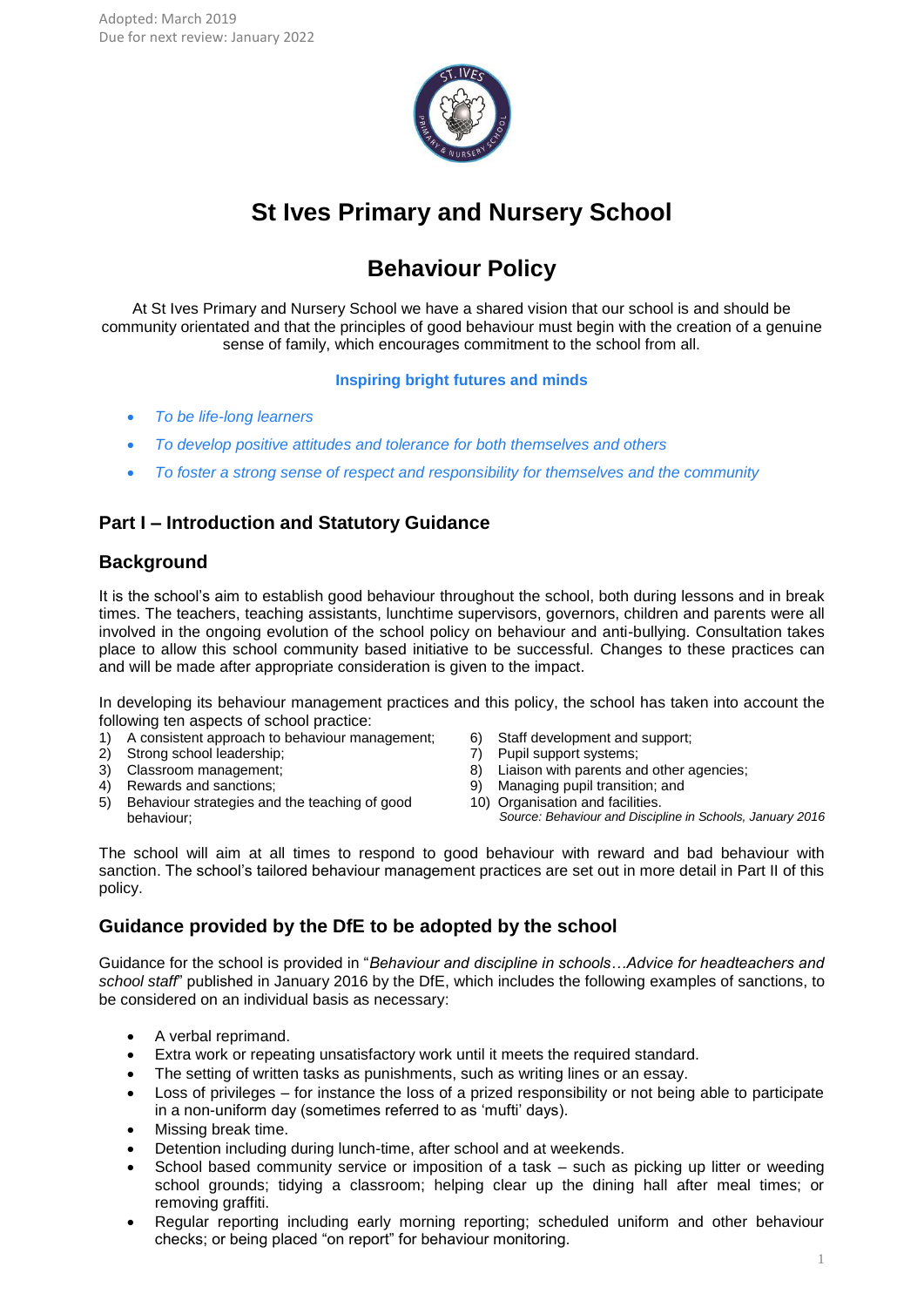Adopted: March 2019 Due for next review: January 2022

• In more extreme cases schools may use temporary or permanent exclusion.

The same publication provides the following key points with regard to teachers' powers:

- Teachers have statutory authority to discipline pupils whose behaviour is unacceptable, who break the school rules or who fail to follow a reasonable instruction (Section 90 and 91 of the Education and Inspections Act 2006).
- The power also applies to all paid staff (unless the headteacher says otherwise) with responsibility for pupils, such as teaching assistants.
- Teachers can discipline pupils at any time the pupil is in school or elsewhere under the charge of a teacher, including on school visits.
- Teachers can also discipline pupils in certain circumstances when a pupil's misbehaviour occurs outside of school.
- Teachers have a power to impose detention outside school hours.
- Teachers can confiscate pupils' property.

These powers are to be adopted as appropriate as part of the behaviour process within St Ives Primary and Nursery School.

With regard to governors' responsibilities, the publication highlights the following responsibilities:

The proprietor of an Academy school is required to ensure that a written policy to promote good behaviour among pupils is drawn up and effectively implemented. The policy must set out the disciplinary sanctions to be adopted if a pupil misbehaves. The proprietor is also required to ensure that an effective anti-bullying strategy is drawn up and implemented. Information about the school's behaviour policy must be made available to parents on request.

A clear school behaviour policy, consistently and fairly applied, underpins effective education. School staff, pupils and parents should all be clear about the high standards of behaviour expected of all pupils at all times.

Further guidance for governors is provided in the DfE 2015 publication "*Behaviour and discipline in schools…Guidance for governing bodies*". The regular review of the school's policy by the Governors provides the opportunity to ensure that the guidance provided by the DfE is followed.

# **Part II – The school's evolved practices**

Taking account of all the guidance provided by regulatory bodies as set out above, and including any duties relating to safeguarding the safety and wellbeing of the children, the school has tailored its behaviour management practices to suit the school, and these now include the following:

## **Our Reward System**

Good behaviour is rewarded with praise, using positive and encouraging language. Class charters should promote good behaviour, and a reward system is in place that encourages children to work hard and behave well.

The whole school reward system is built around the school's aims and mission statement, which recognise the need for co-operation, effort, politeness, good manners, tidiness, excellence, consideration, courage, achievement and taking responsibility. The system is based on using stickers, team points, well done slips, certificates and badges to provide motivational reward. The children are rewarded in the following way:

Every Friday, in assembly, the achievements for children from each class will be celebrated.

Celebrating a child's achievements, perhaps at times making very small steps forward, will help in the raising of self-esteem and give them the confidence to take larger steps forward.

## *GOLDEN TIME*

Golden Time is an important part of positive behaviour reinforcement. It is designed to be a special time, taking place across the whole school at the end of the week, with a range of activities. All classes will have a visible GOLDEN TIME structured to suit the class, and all staff will use the system to reinforce expected behaviour. Each class also has a 'Do it better than you have to' star to reward learning attitudes and respect; this is a reward for exceptional behaviour. The potential for a class to lose 5 minutes of Golden Time for bad behaviour may be used as an incentive to encourage good behaviour.

Children are to be encouraged to talk to and 'tell' any of the many adults who are around if they are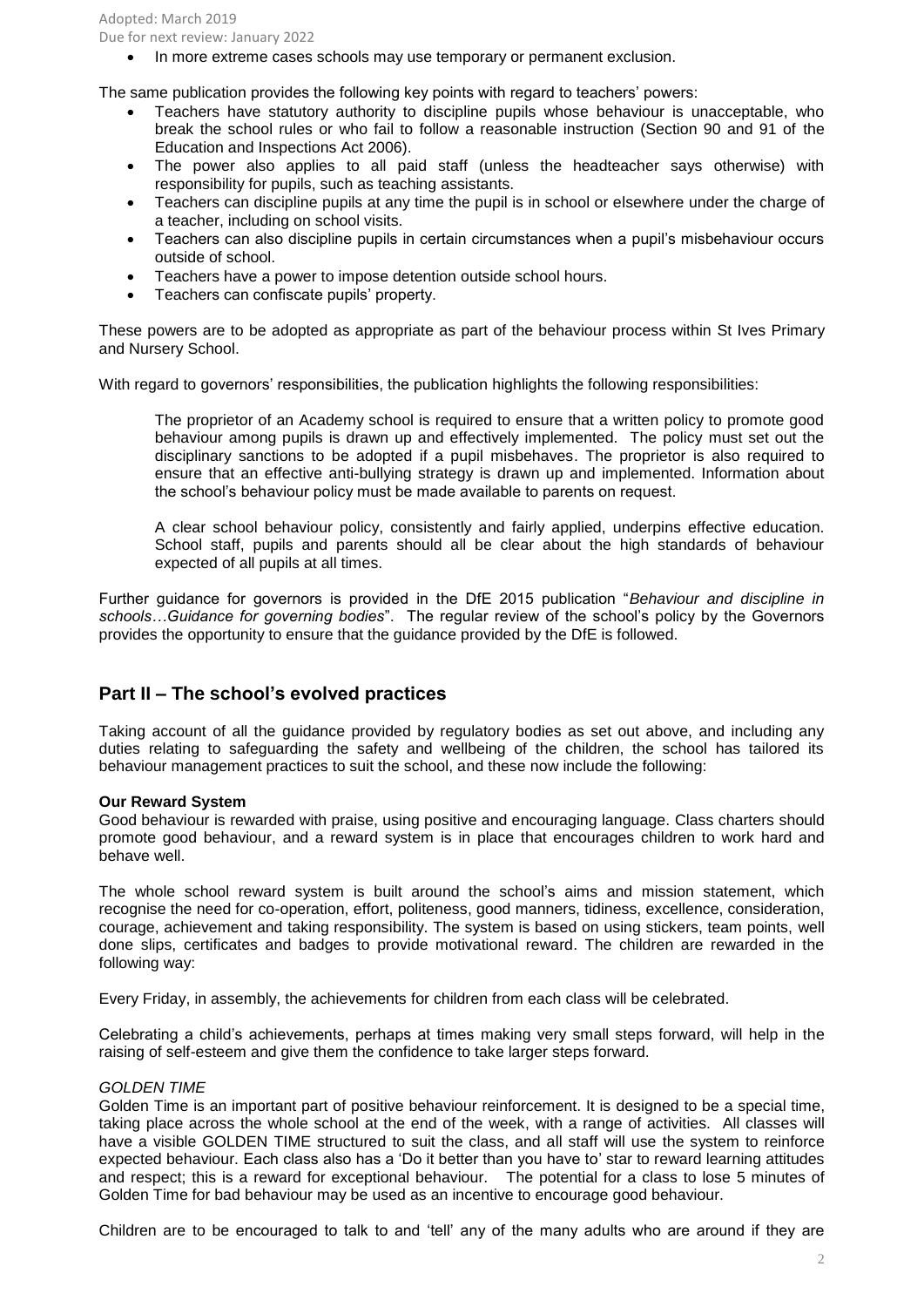#### Adopted: March 2019 Due for next review: January 2022

unhappy or finding things difficult. Parents are to be asked to talk to staff about any difficulties, and the Head will operate an 'open door' policy that responds to issues as they arise.

# **Our Sanctions System**

All adults should endeavour to speak to the children in a calm and reasonable manner, making every effort to avoid confrontation. A number of strategies can be used when controlling children's behaviour. One particularly successful strategy involves making a positive comment about a child who is behaving well; others around the child may then adjust their own unacceptable behaviour in order to receive positive rather than negative attention from the adult in charge.

Children need to know that there are boundaries to their behaviour and what will happen if they go beyond those boundaries. The children feel secure and valued in a school environment that clearly lays out expected standards of behaviour, encourages them to have respect for themselves, for their peers and for all adults.

Sanctions should be based on classroom procedures. Teachers, Teaching Assistants and Lunchtime staff will apply the agreed sanctions for unacceptable behaviour. If there is unacceptable behaviour when working away from the teacher, the Teaching Assistant will follow the systems and as the next step involve the teacher.

Children may sometimes be removed from an area to 'cool off'. This can be used in the classroom and in the playground. At times, a child may need to lose some playtime as a sanction in order to finish work that was unfinished due to inappropriate behaviour.

The Headteacher or Senior teacher will be involved in more serious cases of unacceptable behaviour or if the behaviour has deteriorated and the classroom behaviour system has been used; such incidents will be logged. Red cards will be used in circumstances where children have broken the school's Golden Rights.

**One red card is the loss of Golden Time, two red cards is the loss of Golden Time and parents are informed and three red cards culminate in the loss of Golden Time and parents are asked to attend the school for a meeting with senior staff.** 

Some children may require individual educational plans to support their behaviour. Further support can be sought from outside agencies, such as Behaviour Support Service or the Educational Psychologist. It is important that these systems are followed and evidence is collected and logged.

## **Exclusion**

In very serious cases, and in accordance with LA and National policies, it may be necessary to exclude a child. The exclusion will either be for a set period, or permanently, with parents' right of appeal to the Governing Body.

## **Use of Force**

At certain times it may be necessary for school staff to use reasonable force to ensure that children do not harm themselves or others, damage property and cause further disorder. Staff will use their judgement and will always try to ensure they manage the situation at least in pairs. Occasions where force or restraint may be used could be:

- to remove a disruptive child from a classroom;
- to prevent a pupil behaving in a way that disrupts a school event or visit;
- to prevent a pupil from causing harm to another child or adult; and
- to restrain a child who may harm themselves or others through physical outbursts.

## **Playtime**

To promote good behaviour at playtime, at least one teacher and three teaching assistants must be on duty. At lunchtime, there must be at least three lunchtime supervisors in the playground. All children are expected to stay in areas where they can be seen. The children should be encouraged to play appropriately. There will be separate designated areas of the playground for specific activities, e.g., the ball area, skipping area etc. All children can use the toys and the large climbing apparatus but the teacher on duty is to ensure the numbers taking part are manageable and will consider the safety aspects.

## **Assembly**

At least one member of staff will attend assembly, in addition to the teacher leading the collective worship, in order to ensure acceptable behaviour while the objective of the assembly is maintained. Each week, the best-behaved class is to be chosen and awarded the assembly cup.

Once a week, in an 'Achievers' Assembly, two children per class are to chosen as Achievers .